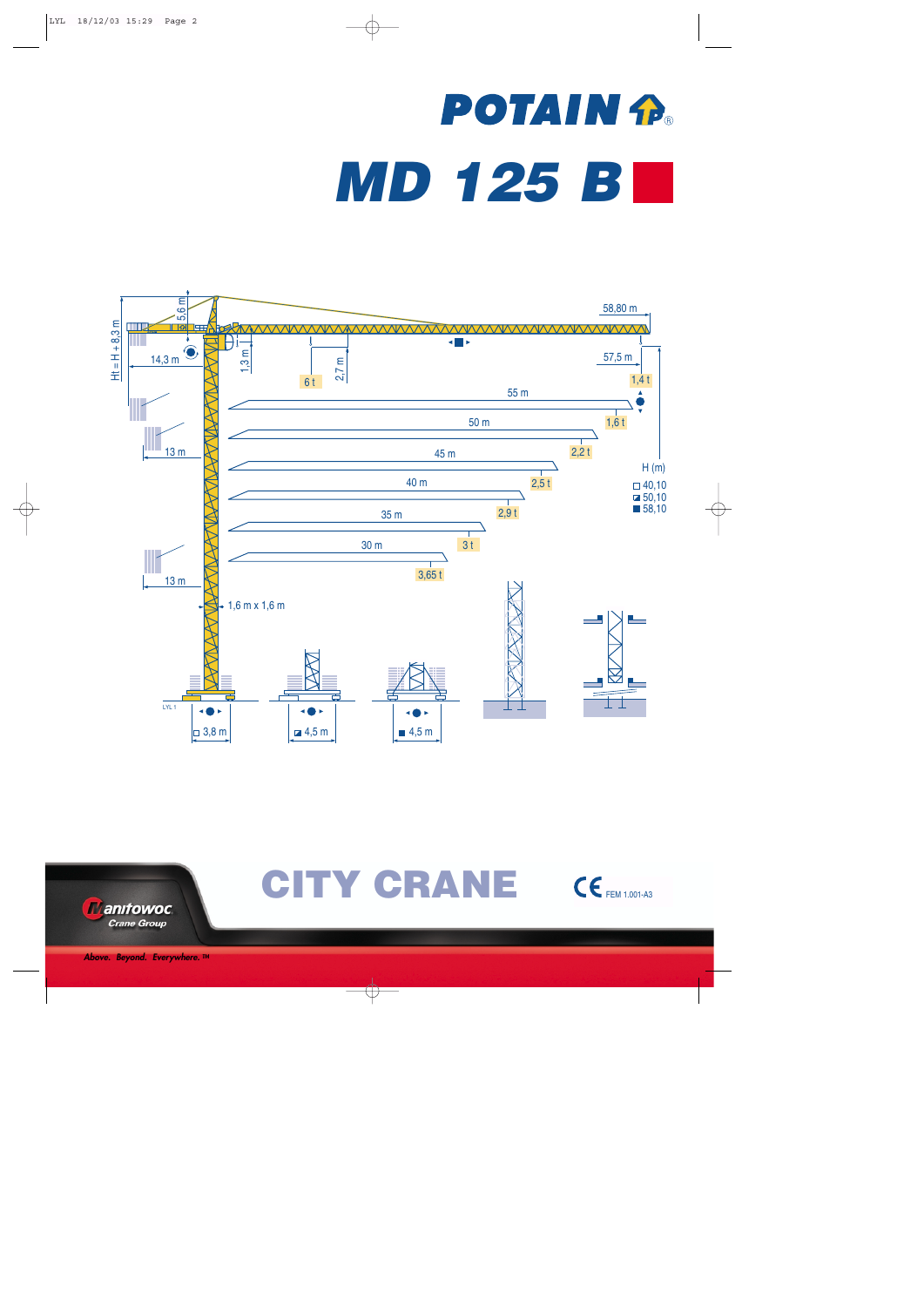





### **CITY CRANE MD 125 B**

| <b>MD 125 B</b> |                                                                                |                                                                                        |                                                                                           |                                                                                                        |                                                                     | <b>POTAIN P.</b>                                                                 |
|-----------------|--------------------------------------------------------------------------------|----------------------------------------------------------------------------------------|-------------------------------------------------------------------------------------------|--------------------------------------------------------------------------------------------------------|---------------------------------------------------------------------|----------------------------------------------------------------------------------|
|                 | GE.                                                                            | D.                                                                                     | <b>GB</b>                                                                                 | GE.                                                                                                    |                                                                     |                                                                                  |
|                 | Réactions en service                                                           | Reaktionskräfte in Betrieb                                                             | <b>Reactions in service</b>                                                               | Reacciones en servicio                                                                                 | Reazioni in servizio                                                | Reaccões em servico                                                              |
|                 | Réactions hors service                                                         | Reaktionskräfte außer Betrieb                                                          | Reactions out of service                                                                  | Reacciones fuera de servicio Reazioni fuori servizio                                                   |                                                                     | Reacções fora de serviço                                                         |
| $\mathbf{A}$    | A vide sans lest (ni train de<br>transport) avec flèche et<br>hauteur maximum. | Ohne Last, Ballast (und<br>Transportachse), mit<br>Maximalausleger und<br>Maximalhöhe. | Without load, ballast (or<br>transport axles), with<br>maximum jib and maximum<br>height. | Sin carga, sin lastre, (ni tren<br>de transporte), flecha y altura assali di trasporto) con<br>máxima. | A vuoto, senza zavorra (ne<br>braccio massimo e altezza<br>massima. | Sem carga (nem trem de<br>transporte)- sem lastro com<br>lança e altura máximas. |

8 10 12 14 16 18

 $R(t)$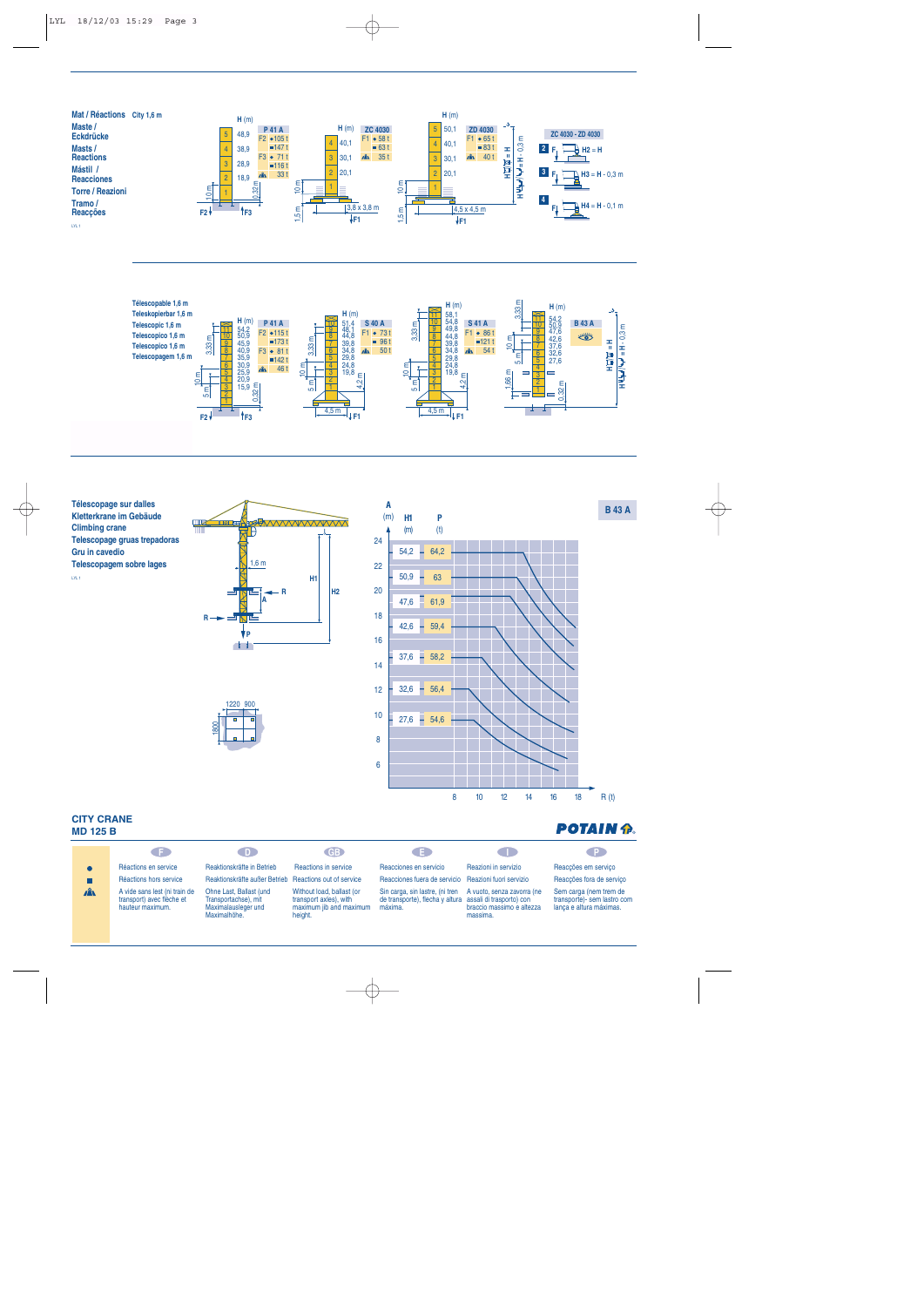| <b>Courbes de charges</b> |                                              |                   |                       |             |                       |                |                                                  |    | الملوا حسيب أوبا     |                 |    |    |                                         |    |             |       |    |         |                |                                                            |                                                                       |  |                   |   |           |  |
|---------------------------|----------------------------------------------|-------------------|-----------------------|-------------|-----------------------|----------------|--------------------------------------------------|----|----------------------|-----------------|----|----|-----------------------------------------|----|-------------|-------|----|---------|----------------|------------------------------------------------------------|-----------------------------------------------------------------------|--|-------------------|---|-----------|--|
| Lastkurven                | $57,5 \text{ m}$ 3.1                         |                   | $\blacktriangleright$ | 16,2 20     |                       | 22             | 25 27 28,2 31,2 32 35                            |    |                      |                 |    |    |                                         |    | 37 40 42 45 |       |    | 47 50   |                |                                                            | 52 55 57,5 m                                                          |  |                   |   |           |  |
| <b>Load diagrams</b>      | <b>AA</b>                                    |                   |                       |             |                       |                |                                                  |    |                      |                 |    |    |                                         |    |             |       |    |         |                |                                                            | 6 4,6 4,1 3,5 3,2 3 3 2,9 2,6 2,45 2,25 2,1 1,9 1,8 1,7 1,6 1,5 1,4 t |  |                   |   |           |  |
| Curvas de cargas          | 55 <sub>m</sub>                              | $3.1 \rightarrow$ |                       |             | 17,1                  | 20             | 22 25 27 29,9 33                                 |    |                      | الملحة سسبدانها |    |    | 35 37 40 42 45                          |    |             |       | 47 | 50      |                | 52 55 m                                                    |                                                                       |  |                   |   |           |  |
| Curve di carico           | $\overline{N}$                               |                   |                       |             | $6\overline{6}$       |                |                                                  |    |                      |                 |    |    |                                         |    |             |       |    |         |                | 5 4,4 3,8 3,4 3 3 2,8 2,6 2,4 2,25 2,05 1,95 1,8 1,7 1,6 t |                                                                       |  |                   |   |           |  |
| Curva de cargas           |                                              |                   |                       |             |                       |                |                                                  |    |                      |                 |    |    | الملوا سنستبدلوا                        |    |             |       |    |         |                |                                                            |                                                                       |  |                   |   |           |  |
|                           | 50 <sub>m</sub>                              | $3,1 \rightarrow$ |                       |             |                       | 20             | 22                                               | 25 | -27                  |                 |    |    | 30 32 34,9 38,6 40                      |    |             | 42 45 | 47 |         | $50 \text{ m}$ |                                                            |                                                                       |  |                   |   |           |  |
| LYL <sub>1</sub>          | <b>AA</b>                                    |                   |                       |             |                       |                | 6 5,3 4,6 4,2 3,6 3,4 3 3 2,9 2,7 2,5 2,35 2,2 t |    |                      |                 |    |    |                                         |    |             |       |    |         |                |                                                            |                                                                       |  |                   |   |           |  |
|                           | 45 m                                         |                   |                       |             |                       |                |                                                  |    |                      |                 |    |    | الملوا وسيدادوا                         |    |             |       |    |         |                |                                                            |                                                                       |  |                   |   |           |  |
|                           | $\overline{\Delta\Delta}$                    | $3.1 \rightarrow$ |                       |             |                       | 20             | 6 5,3 4,6 4,2 3,6 3,4 3 3 2,9 2,7 2,5 t          |    |                      |                 |    |    | 22 25,8 28,6 30 32 34,9 38,6 40 42 45 m |    |             |       |    |         |                |                                                            |                                                                       |  |                   |   |           |  |
|                           |                                              |                   |                       |             |                       |                |                                                  |    |                      |                 |    |    | الملحة وسيدادها                         |    |             |       |    |         |                |                                                            |                                                                       |  | (t)<br>أصطلة      | w |           |  |
|                           | 40 m                                         | $3.1 \rightarrow$ |                       |             |                       | 20             | 22                                               | 25 | 27                   |                 |    |    | 30 32 34,9 38.6 40 m                    |    |             |       |    |         |                |                                                            |                                                                       |  | 6                 |   |           |  |
|                           | $\sim$                                       |                   |                       |             |                       | 6 <sup>1</sup> | $5,3$ 4,6 4,2 3,6 3,4 3 3 2,9 t                  |    |                      |                 |    |    |                                         |    |             |       |    |         |                |                                                            |                                                                       |  |                   |   | $-0.375t$ |  |
|                           | 35 <sub>m</sub>                              | $3.1 \rightarrow$ |                       |             |                       | 20             | 22                                               | 25 | 27                   | 30              | 32 |    | 35 <sub>m</sub>                         |    |             |       |    |         |                |                                                            |                                                                       |  | 3                 |   |           |  |
|                           | <b>AAN</b><br>30 <sub>m</sub>                |                   |                       |             |                       |                | $6$ 5,3 4,6 4,2 3,6 3,4 3 $+$                    |    |                      |                 |    |    |                                         |    |             |       |    |         |                |                                                            |                                                                       |  |                   |   | (m)       |  |
|                           | $\overline{M}$                               | $3.1 \rightarrow$ |                       |             |                       | 20             | 22 25 28.6 30 m<br>6 5.3 4.6 4.2 3.65 +          |    |                      |                 |    |    |                                         |    |             |       |    |         |                |                                                            |                                                                       |  | $--=$ $- 0.375t$  |   |           |  |
|                           |                                              |                   |                       |             |                       |                |                                                  |    |                      |                 |    |    |                                         |    |             |       |    |         |                |                                                            |                                                                       |  |                   |   |           |  |
|                           |                                              |                   |                       |             |                       |                |                                                  |    | $\blacksquare$       |                 |    |    |                                         |    |             |       |    |         |                |                                                            |                                                                       |  |                   |   |           |  |
|                           | 57,5 m $2.4$ $\rightarrow$                   |                   |                       |             | 16,6 20               |                | 22 25 27 29,4                                    |    |                      | $30^{\circ}$    | 32 | 35 |                                         |    | 37 40 42 45 |       | 47 | 50      |                |                                                            | 52 55 57.5 m                                                          |  |                   |   |           |  |
|                           | $\overline{N}$                               |                   |                       |             | 6 4,8 4,3 3,8 3,3 3   |                |                                                  |    |                      | 3               |    |    |                                         |    |             |       |    |         |                |                                                            | 2,8 2,5 2,3 2,1 1,9 1,8 1,65 1,53 1,45 1,34 1,25 t                    |  |                   |   |           |  |
|                           | 55 <sub>m</sub>                              | 2,4               | $\blacktriangleright$ | 17,5        | 20                    |                | 22 25                                            |    | $27$ 30 31,2 31,7 35 | <b>प−−</b> प    |    |    | 37                                      | 40 | 42          | 45    | 47 | 50      |                | 52                                                         | $55 \text{ m}$                                                        |  |                   |   |           |  |
|                           | $\overline{N}$                               |                   |                       | $6^{\circ}$ | $5,1$ 4,6 3,9 3,6 3,1 |                |                                                  |    |                      | $\sqrt{3}$      |    |    |                                         |    |             |       |    |         |                | 3 2,65 2,5 2,2 2,1 1,9 1,8 1,65 1,57 1,45 t                |                                                                       |  |                   |   |           |  |
|                           |                                              |                   |                       |             |                       |                |                                                  |    |                      |                 |    |    | <b>W←→H</b>                             |    |             |       |    |         |                |                                                            |                                                                       |  |                   |   |           |  |
|                           | 50 <sub>m</sub>                              | $2.4 \rightarrow$ |                       |             | 20.4                  | 22             | 25                                               | 27 | 30                   | 32              |    |    | 35 36,4 37,1 40 42 45                   |    |             |       |    | 47 50 m |                |                                                            |                                                                       |  |                   |   |           |  |
|                           | <b>AA</b>                                    |                   |                       |             | $6^{\circ}$           |                | 5,5 4,7 4,3 3,8 3,5 3,2                          |    |                      |                 |    |    | 3 3 2,7 2,6 2,35 2,2 2,05 t             |    |             |       |    |         |                |                                                            |                                                                       |  |                   |   |           |  |
|                           |                                              |                   |                       |             |                       |                |                                                  |    |                      |                 |    |    | W←                                      |    |             |       |    |         |                |                                                            |                                                                       |  |                   |   |           |  |
|                           | 45 m<br><b>AA</b>                            | $2.4 \rightarrow$ |                       |             | 20.4<br>$6^{\circ}$   | 22             | 25<br>5,5 4,7 4,3 3,8 3,5 3,2 3 3 2,7 2,6 2,35 t | 27 | 30                   | 32              |    |    | 35 36,4 37,1 40 42 45 m                 |    |             |       |    |         |                |                                                            |                                                                       |  |                   |   |           |  |
|                           |                                              |                   |                       |             |                       |                |                                                  |    |                      |                 |    |    | <b>W←→⊔</b>                             |    |             |       |    |         |                |                                                            |                                                                       |  | (t)<br>M          | Ħ |           |  |
|                           | 40 m                                         | $2.4 \rightarrow$ |                       |             | 20,4                  | 22             | 25                                               | 27 | 30                   |                 |    |    | 32 35 36,4 37,1 40 m                    |    |             |       |    |         |                |                                                            |                                                                       |  | 6                 |   |           |  |
|                           | <b>AA</b>                                    |                   |                       |             |                       |                | 6 5,5 4,7 4,3 3,8 3,5 3,2 3 3 2,7 t              |    |                      |                 |    |    |                                         |    |             |       |    |         |                |                                                            |                                                                       |  |                   |   | $-0,11$   |  |
|                           | 35 <sub>m</sub>                              | $2.4 \rightarrow$ |                       |             | 20,4                  | 22             | 25 27 30 32 35 m                                 |    |                      |                 |    |    |                                         |    |             |       |    |         |                |                                                            |                                                                       |  | 3                 |   |           |  |
|                           | $\overline{M}$                               |                   |                       |             |                       |                | 6 5,5 4,7 4,3 3,8 3,5 3,2 t                      |    |                      |                 |    |    |                                         |    |             |       |    |         |                |                                                            |                                                                       |  |                   |   | (m)       |  |
|                           | 30 <sub>m</sub><br>$\overline{\Delta\Delta}$ | $2.4 \rightarrow$ |                       |             | 20,4                  |                | 22 25 27 30 m<br>6 5,5 4,7 4,3 3,8 t             |    |                      |                 |    |    |                                         |    |             |       |    |         |                |                                                            |                                                                       |  | $--- = 47 - 0.11$ |   |           |  |
|                           |                                              |                   |                       |             |                       |                |                                                  |    |                      |                 |    |    |                                         |    |             |       |    |         |                |                                                            |                                                                       |  |                   |   |           |  |

| Lest de contre-flèche      | $\sim$          | <u> 254 p</u>   | 3450 kg | 2250 kg | $x^2$ (kg) | 3450 kg        | 2250 kg        |
|----------------------------|-----------------|-----------------|---------|---------|------------|----------------|----------------|
| Gegenauslegerballast       |                 |                 |         |         |            |                |                |
| <b>Counter-jib ballast</b> | 57.5 m          | 14.3 m          |         |         | 17 250     |                |                |
| Lastre de contra flecha    | 55 m            | 14.3 m          |         |         | 16 050     |                |                |
|                            | 50 <sub>m</sub> | 13 <sub>m</sub> |         |         | 16 050     | 31601          | 51001          |
| <b>Contrappeso</b>         | 45 m            | 13 <sub>m</sub> |         |         | 14 8 50    |                |                |
| Lastros da contra lança    | 40 m            | 13 <sub>m</sub> |         |         | 13800      |                | $\overline{O}$ |
| LYL <sub>1</sub>           | 35 <sub>m</sub> | 13 <sub>m</sub> |         |         | 12 600     | $\overline{O}$ |                |
|                            | 30 <sub>m</sub> | 13 <sub>m</sub> |         |         | 11 400     |                |                |
|                            |                 |                 |         |         |            |                |                |

| Lest de base<br><b>Grundballast</b>   | $\boxtimes$ 1,6 m | ZC $4030 \cdot \bullet \cdot$     | H(m)<br>$\mathbf{A}$ (t) | 40.1<br>70  | 30,1<br>65  | 20.1<br>60 |            |            |            |            |            |            |
|---------------------------------------|-------------------|-----------------------------------|--------------------------|-------------|-------------|------------|------------|------------|------------|------------|------------|------------|
| <b>Base ballast</b><br>Lastre de base | $\boxdot$ 1,6 m   | ZD $4030 \cdot \bullet \cdot$     | H(m)<br>$\mathbf{A}$ (t) | 50.1<br>70  | 40,1<br>55  | 30,1<br>45 | 20.1<br>45 |            |            |            |            |            |
| Zavorra di base<br>Lastros da base    | $\boxdot$ 1,6 m   | $S$ 40 A $\cdot \bullet \cdot$    | H(m)<br>$\mathbf{A}$ (t) | 51.4<br>84  | 48,1<br>72  | 44,8<br>54 | 39,8<br>48 | 34,8<br>42 | 29,8<br>42 | 24,8<br>42 | 19.8<br>36 |            |
| LYL <sub>1</sub>                      | $\boxdot$ 1,6 m   | $S$ 41A $\cdot$ $\bullet$ $\cdot$ | H(m)<br>$\mathbf{A}$ (t) | 58.1<br>114 | 54.8<br>102 | 49,8<br>78 | 44.8<br>54 | 39,8<br>48 | 34,8<br>42 | 29,8<br>42 | 24.8<br>42 | 19.8<br>36 |

#### **CITY CRANE MD 125 B**

|    | G F 1                        | DD.                              | $\mathsf{G}\mathsf{B}$ )   | 8 E I                         | a sa ba                      | . P.                            |
|----|------------------------------|----------------------------------|----------------------------|-------------------------------|------------------------------|---------------------------------|
| A  | Distance entre cadres        | Abstand zwischen den<br>Rahmen   | Distance between collars   | Distancia entra marcos        | Distanza fra i telai         | Distância entre quadros         |
| H1 | Hauteur grue                 | Kranhöhe                         | Crane height               | Altura grúa                   | Altezza gru                  | Altura da grua                  |
| P  | Poids de la grue(en service) | Krangewicht (in Betrieb)         | Crane weight (in service)  | Peso de la grúa (en servicio) | Peso della gru (in servizio) | Peso da grua (em serviço)       |
| R  | Réaction horizontale         | Horizontalkräfte                 | <b>Horizontal reaction</b> | <b>Reaccion horizontal</b>    | Reazione orizzontale         | Reaccão horizontal              |
| ₩  | Voir télescopage sur dalles  | Siehe Kletterkrane im<br>Gebäude | See climbing crane         | Vea grua trepadora            | Consultare gru in cavedio    | Ver telescopagem sobre<br>lages |

## **POTAIN P.**